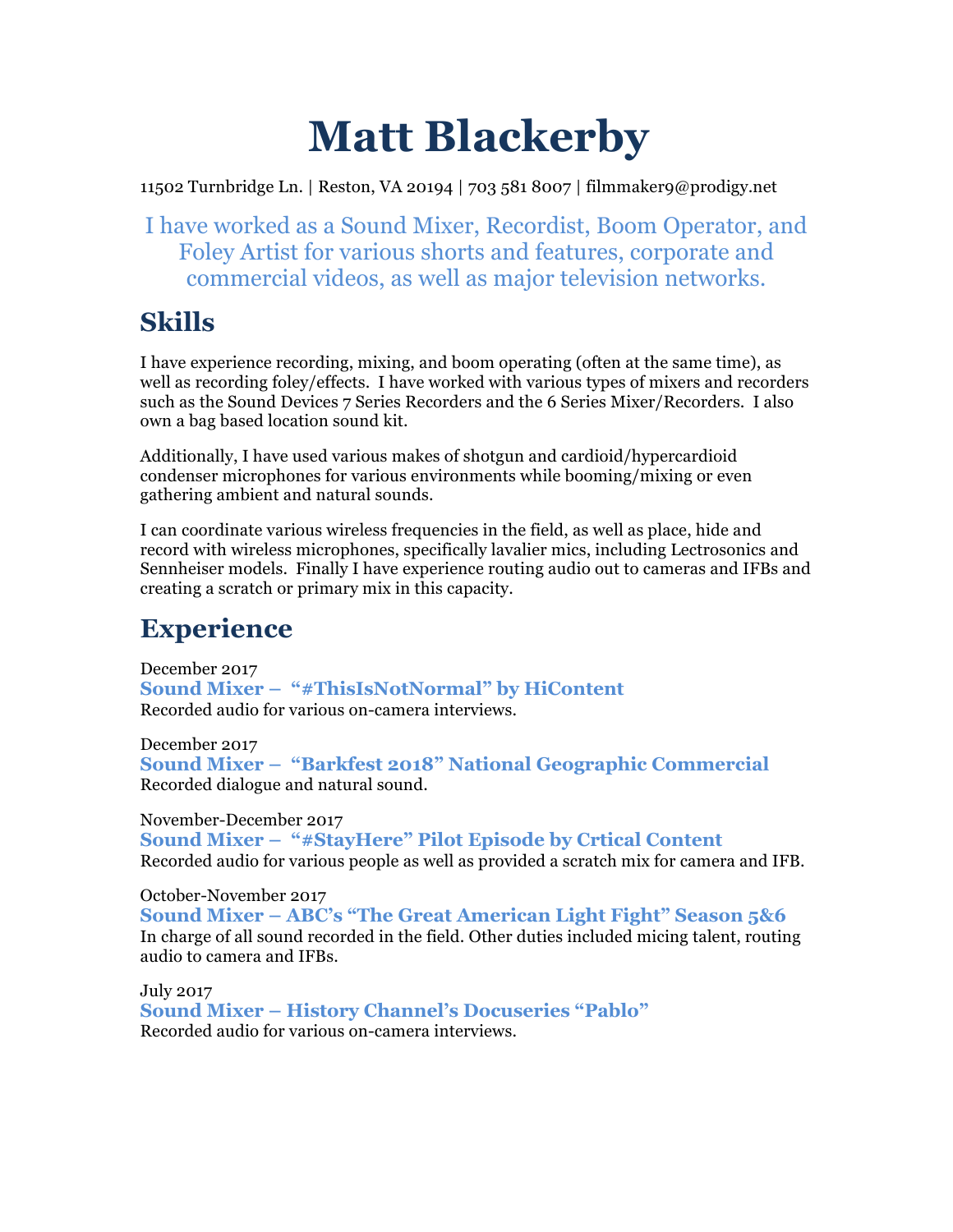July 2017 **Sound Mixer – Mountain Dew NBA 3x in Washington DC** Recorded OTF interviews, as well as unscripted athlete interactions and environmental sounds.

#### July 2017

#### **Sound Mixer – "Nitro Circus" Annapolis Live Show 2017**

Recorded Travis Pastrana in interviews and during his stunts, as well as other interviews and environmental sounds.

#### May 2017

#### **Sound Recordist – Smithsonian Audio Tour**

In charge of recording various interviews and sound bytes for portions of an upcoming audio tour. Those interviewed included Colin Powell and Madeleine Albright.

#### February 2017

**Sound Mixer – Dave Brat Town Hall Meeting for ZDF (German News)** In charge of all sound recorded in the field and mixed to camera.

#### November 2016

#### **A2 (Sound Utility) – OWN's "Iyanla Fix My Life" Season 4**

Assisted in mic'ing talent, boom operating, and setting up the audio rig each morning.

#### October 2016 - Current

### **Audio Supervisor – FloSports**

In charge of all sound recorded at various sporting events and mixed for the live stream on the FloSports website.

#### October 2016

# **Sound Mixer (Day Player) – ABC's "The Great American Light Fight" Season 4**

In charge of all sound recorded in the field. Other duties included boom mic placement, micing talent, routing audio to camera and IFBs.

#### September-October 2016

#### **Sound Mixer – U.S. Army SHARP Video**

In charge of all sound recorded in the field. Other duties included boom mic placement, micing talent, routing audio to IFBs.

#### August 2016

#### **Sound Mixer – Fullscreen Media's "House Divided" Season 1**

In charge of sound recorded in the house and in the field. Other duties included boom mic placement, micing talent, routing mixed audio to camera and IFBs.

#### June 2016

# **Sound Mixer (Day Player) – Bravo's "The Real Housewives of Potomac" Season 2**

In charge of all sound recorded in the field. Other duties included boom mic placement, micing talent, routing mixed audio to camera and IFBs.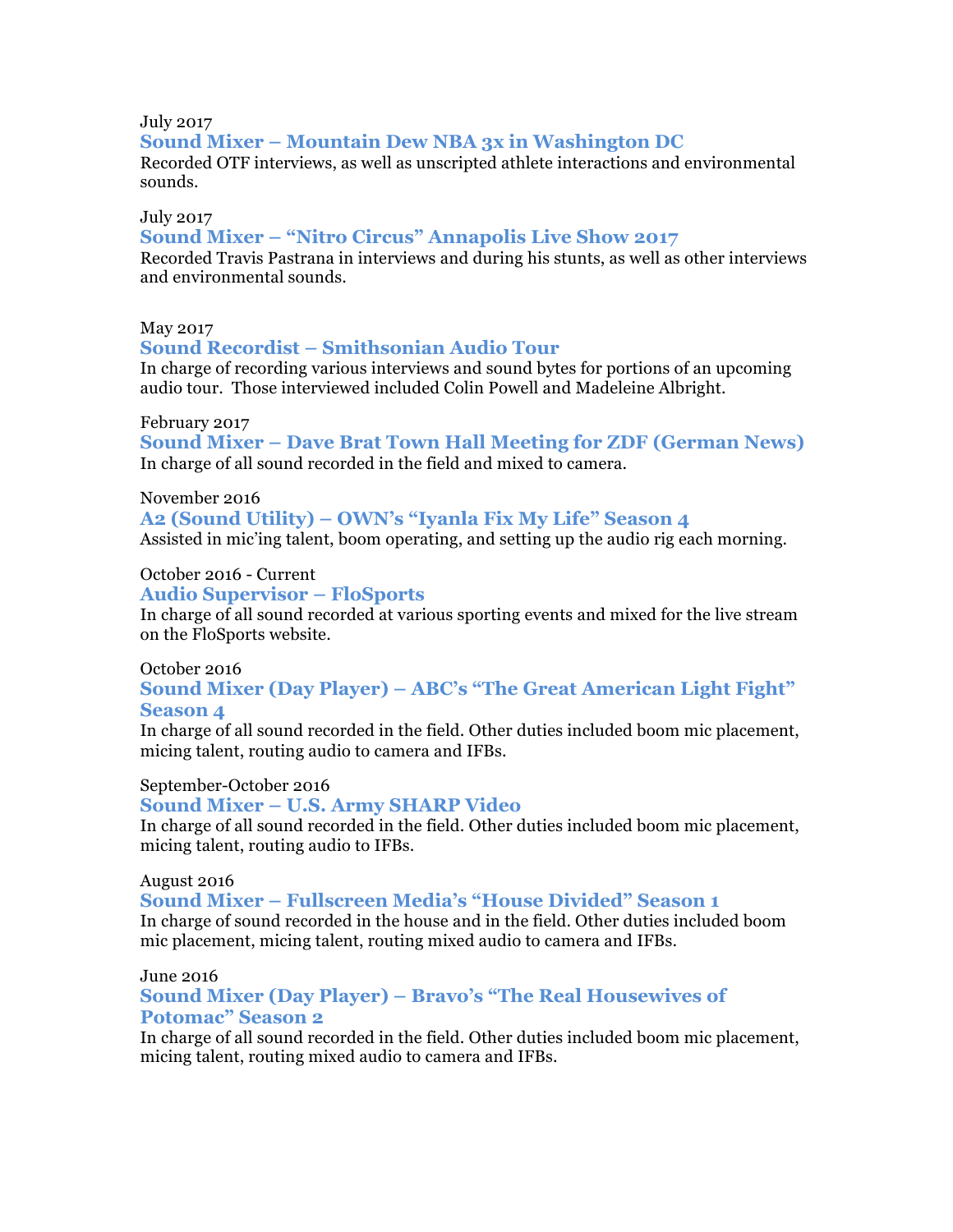#### May 2016

# **Sound Mixer – Discovery Channel's "Shark Week" 16 Commercial**

Duties included mixing/boom operating, controlling environmental noise, providing IFBs, and recording wild lines.

# April-May 2016 **Sound Mixer – "Penance Lane"**

In charge of all audio recorded on set. Mixing/boom operating, as well as recording foley/wild lines, mic'ing talent, jamming timecode, and feeding camera hops.

# April 2016 **Sound Supervisor – Independent Documentary "Step"**  Mixing/boom operating.

#### February 2016

# **Boom Operator – Bollywood Feature "Jeena Isi Ka Naam Hai"** Operated the boom microphone. Sound utility duties included micing up talent, building

and breaking down the sound cart, as well as checking/maintaining the camera hops.

#### January 2016

# **Foley Artist – Independent Short "The Body Harvest"**

Recorded various foley/sound effects needed for post production.

### November 2015

**Sound Mixer – Bravo's "The Real Housewives of Potomac" Season 1** In charge of all sound recorded on set during interviews. Other duties included boom mic placement, micing talent, routing audio to camera.

#### October 2015

# **Sound Mixer – Independent Short "Days and Days"**

In charge of all sound recorded on set. Other duties included boom operating, micing talent, routing audio to camera, and recording foley/effects.

#### September 2015

#### **Boom Operator/Sound Mixer – Independent Short "Phages"** Duties included labeling/organizing data, micing talent, boom operating/mixing and recording effects and foley.

#### March-August 2015

#### **Sound Mixer/Boom Operator – Web Series "Buddy Cops"**

Mixed and operated boom for a web series. Duties included booming, planting/hiding mics, micing talent, and recording wild sound/effects audio.

# March-May 2015

# **Sound Mixer – Independent Feature "One Penny"**

In charge of all audio recorded and mixed on set. Audio duties included labeling/organizing data, hiding/planting mics, boom operating/mixing and recording effects and foley.